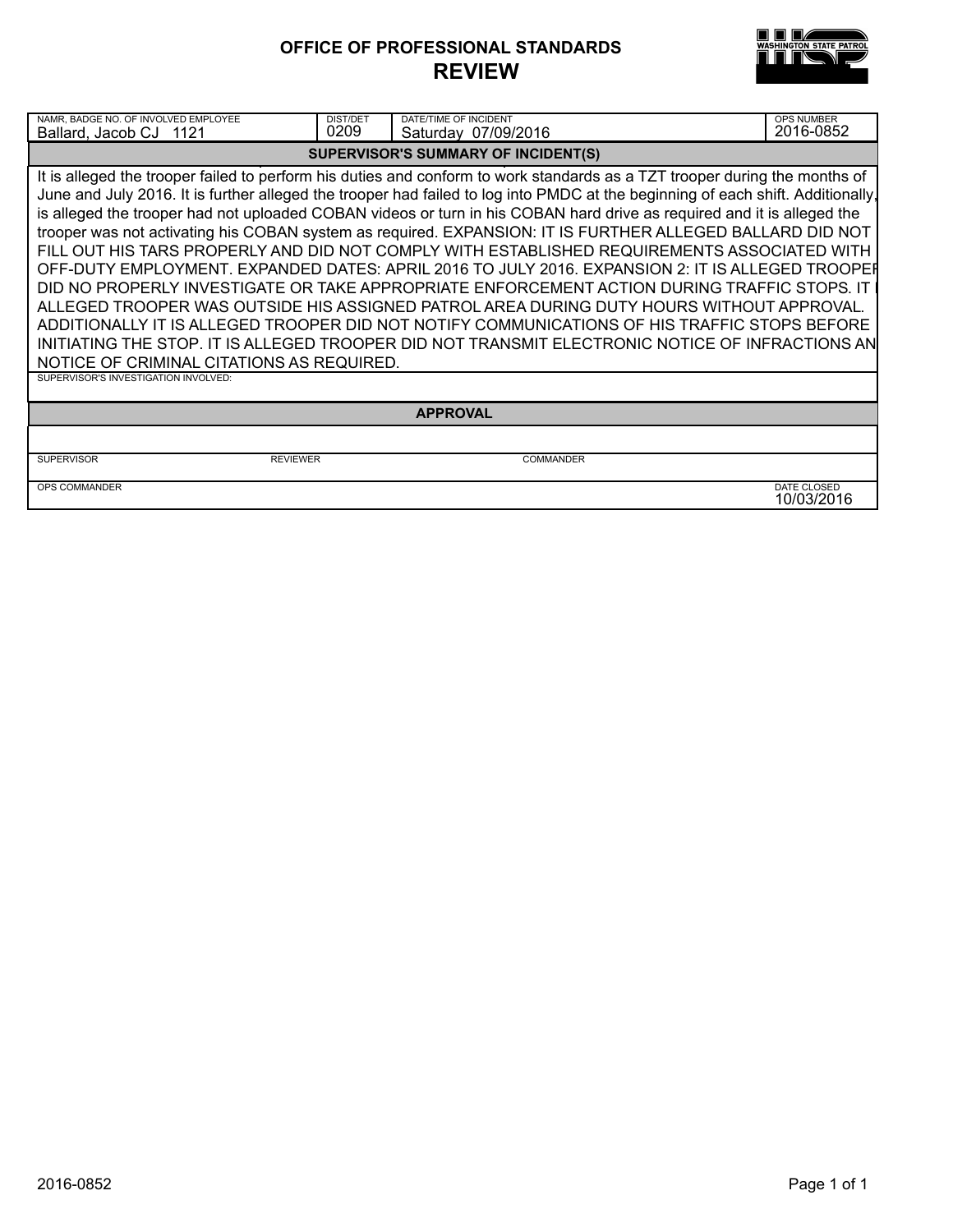# **WASHINGTON STATE PATROL INVESTIGATOR'S CASE LOG**



| <b>DATE</b>   | TIME  | <b>NOTES</b>                                                                   |
|---------------|-------|--------------------------------------------------------------------------------|
| 7-6-2016      | 1550  | Reviewed detachment issues with Sgt Sweetman. Sgt Sweetman advised of          |
|               |       | Continued frustration with Trooper Ballard who has been turning in TARS        |
|               |       | TARS with zero activity and Used 2100 code for 10 hours of work. Sgt           |
|               |       | Sweetman advised he "No longer Knew what to do with him." I provided           |
|               |       | supervision information to him Regarding the situation.                        |
| $7-11-16$     | 0900? | Opened email copy of email Sweetman sent to Ballard, also opened               |
|               |       | Attachment and observed time card showing log form 7/6-10/16 with no           |
|               |       | Activity, only status checks.                                                  |
| $7 - 12 - 16$ |       | Pulled TARS for Ballard, July not entered, June TAR shows 5 days worked        |
|               |       | Coding 2100 for 10 hours with no activity for the day. For the entire month he |
|               |       | Only contacted 29 violators and made 3 DUI arrests.                            |
|               | 1347  | Received email from the video coordinator Joanna Rogge, she states that he     |
|               |       | Is unresponsive to her emails and has not uploaded or provided a hard drive    |
|               |       | Since May 29, 2016. She also states that he is not using his rear camera when  |
|               |       | He arrests someone and they are in the back seat. These issues inhibit her     |
|               |       | Ability to fill public disclosure requests.                                    |
|               | 1200  | Contact Richard Warren regarding PMDC, he advised Ballard has not logged       |
|               |       | In to PMDC since June 24, 2016. He did have a failed log in attempt on         |
|               |       | July 6, 2016                                                                   |
|               | 1600  | Reviewed situation with Captain Mead, he advised to complete an IIR            |
| $7 - 14 - 16$ | 1300  | IIR completed                                                                  |
|               |       |                                                                                |
|               |       |                                                                                |
|               |       |                                                                                |

 $1 -$ 

<u> 1980 - Jan Stein Stein, mars an de Fran</u>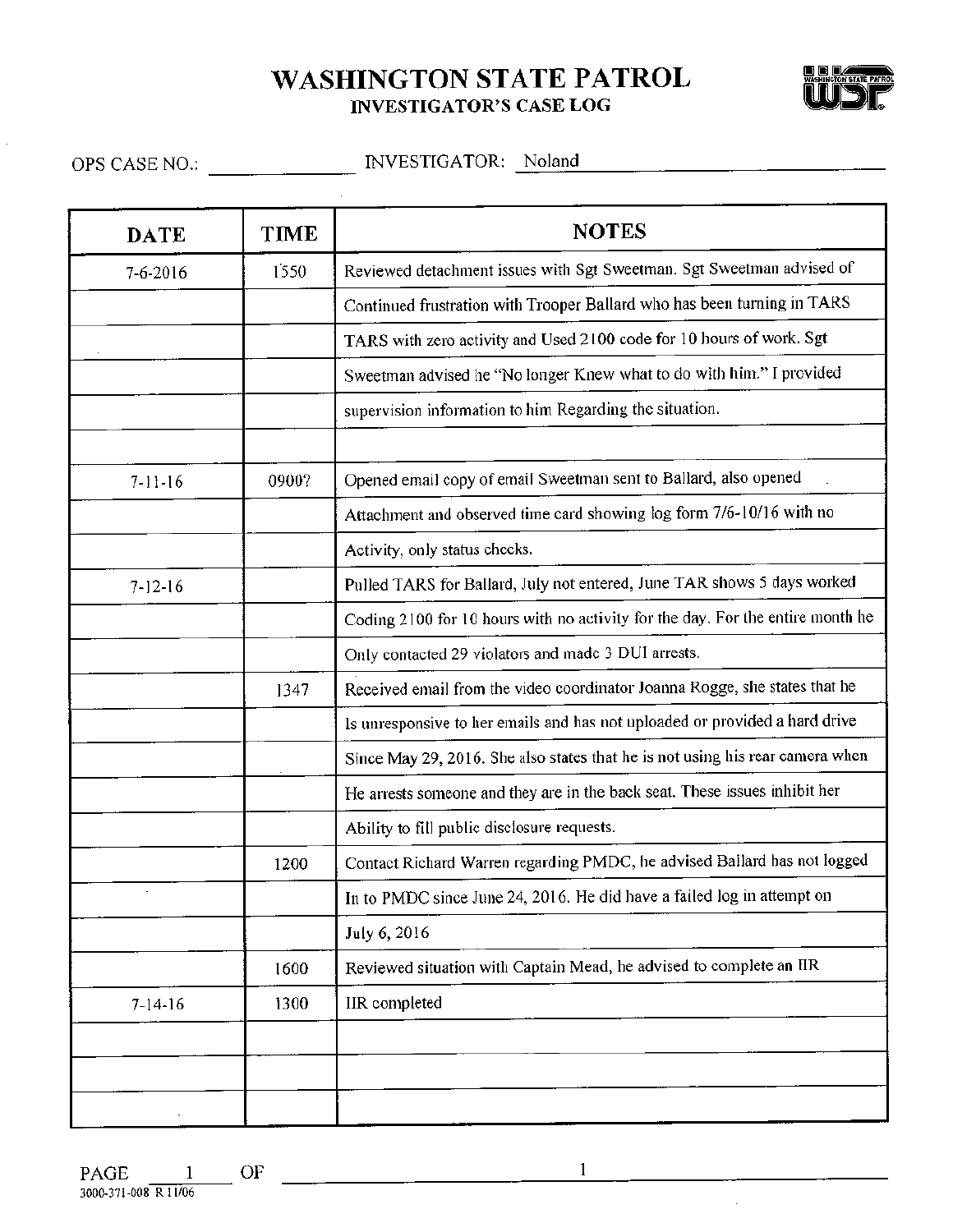### Noland, Ken (WSP)

| From:    | Rogge, Joanna (WSP)            |
|----------|--------------------------------|
| Sent:    | Tuesday, July 12, 2016 1:47 PM |
| To:      | Noland, Ken (WSP)              |
| Subject: | 1121                           |

Regarding Trp. Ballard...

I always have to ask him (thru email) to upload his videos but he never responds to any of them and then I have to involve you and Sgt. Sweetman so I'm able to fill my video requests.

Currently his last video uploaded is from 5/29/16. Those were uploaded on 6/2 when he turned in a hard drive. They weren't uploaded wirelessly. Looking at his hard drives in COBAN it doesn't look like he uses his wireless upload.

When I'm downloading videos to fill requests I've noticed that he only uses his dash camera and never his rear camera even after he arrests someone.

For Example...only dash cam videos...no backseat cameras for these criminal stops. 5/21/16 - 01:52:27 (23m) - Reckless Driving  $5/4/16 - 03:38:03(20m) - DUI$  $4/10/16 - 02:18:14(36m) - DUI$  $4/7/16 - 01:30:52$  (59m) - DUI

### Joanna Rogge

D2 Video Coordinator Washington State Patrol (425) 401-7762 - Desk (425) 401-7842 - Fax videorequests@wsp.wa.gov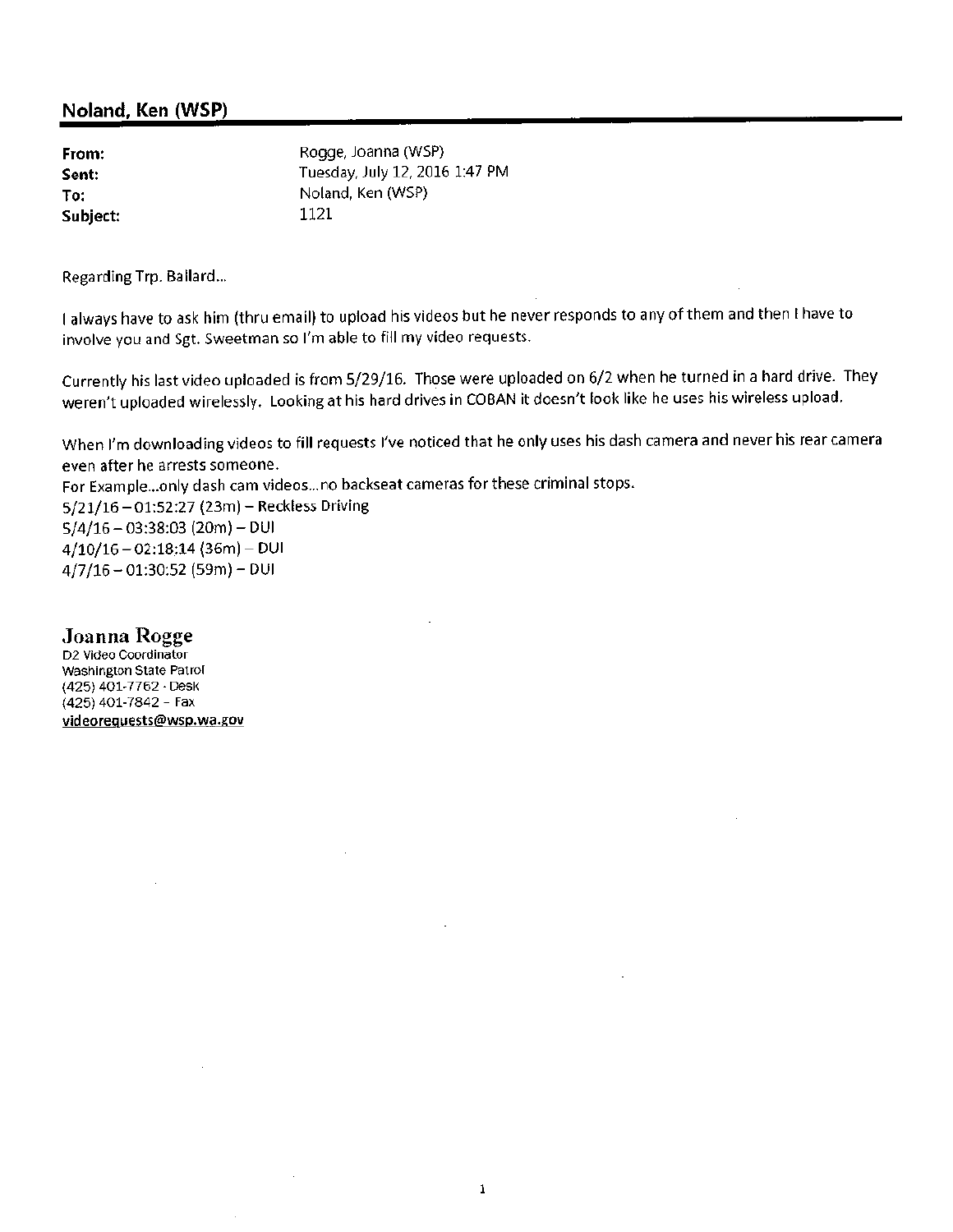### Noland, Ken (WSP)

From: Sent: To: Subiect: **Attachments:** 

Sweetman, Felix (WSP) Sunday, July 10, 2016 8:14 PM Noland, Ken (WSP) FW: This week 1121 time card.pdf

Email I sent to Ballard. Please let me know if I should have worded it differently.

Thanks Felix

From: Sweetman, Felix (WSP) Sent: Sunday, July 10, 2016 3:51 PM To: Ballard, Jacob (WSP) **Subject: This week** 

Jake,

You need to explain what you did this week? You need to go through each day and explain to me what you were doing? You weren't doing paper as I sent you several requests for old cases, one being a suspended third, that you have still failed to turn in. I think you can understand my disappointment when a Sergeant, on OT, is answering collisions while your simply answering your hourly status. It's embarrassing and not appreciated. The Captain has made it clear that TZT is a luxury to have especially with these vacancies. We have to support the line crews. Everyone in this detachment has had to assist different areas with coverage, you are NO different.

We can't continue to do this anymore. We are going to meet once a week until there is major improvement. You're going to explain to me what you did during your shift. You're going to turn in your TAR everyday like you already should be doing but again have fallen off track (reference the 095 from February). YOU WILL CODE YOUR OFF DUTY CORRECTLY!!! I am tired of being called every time they do the off duty audit and you forget to put it on your TAR.

I need you to think deep down if this position is still for you? The flexibility is going away, you are going to be expected to contribute like the other members of this detachment. If this is something you cannot do then it's time to make a change.

You have to be at #2 for that PST testing on Thursday the 7<sup>th</sup>, no excuse (reference the Email I sent you on July 7<sup>th</sup>, and requested a response, which I'm still waiting for). I noticed you've been calling in sick and using Holiday Credits through radio. You will call me when you want to use a leave day.

We will meet at #2 on Thursday at 1800 hours and discuss what you've been doing lately. I'm still awaiting your actual tars from last pay period as you had to submit 2100 TARS because you were going to miss closing. The days of me texting you when I'm off duty to remind you to turn in your TARS are over. If you miss closing it will result in counseling.

I'm available for a call anytime if we need to discuss this further.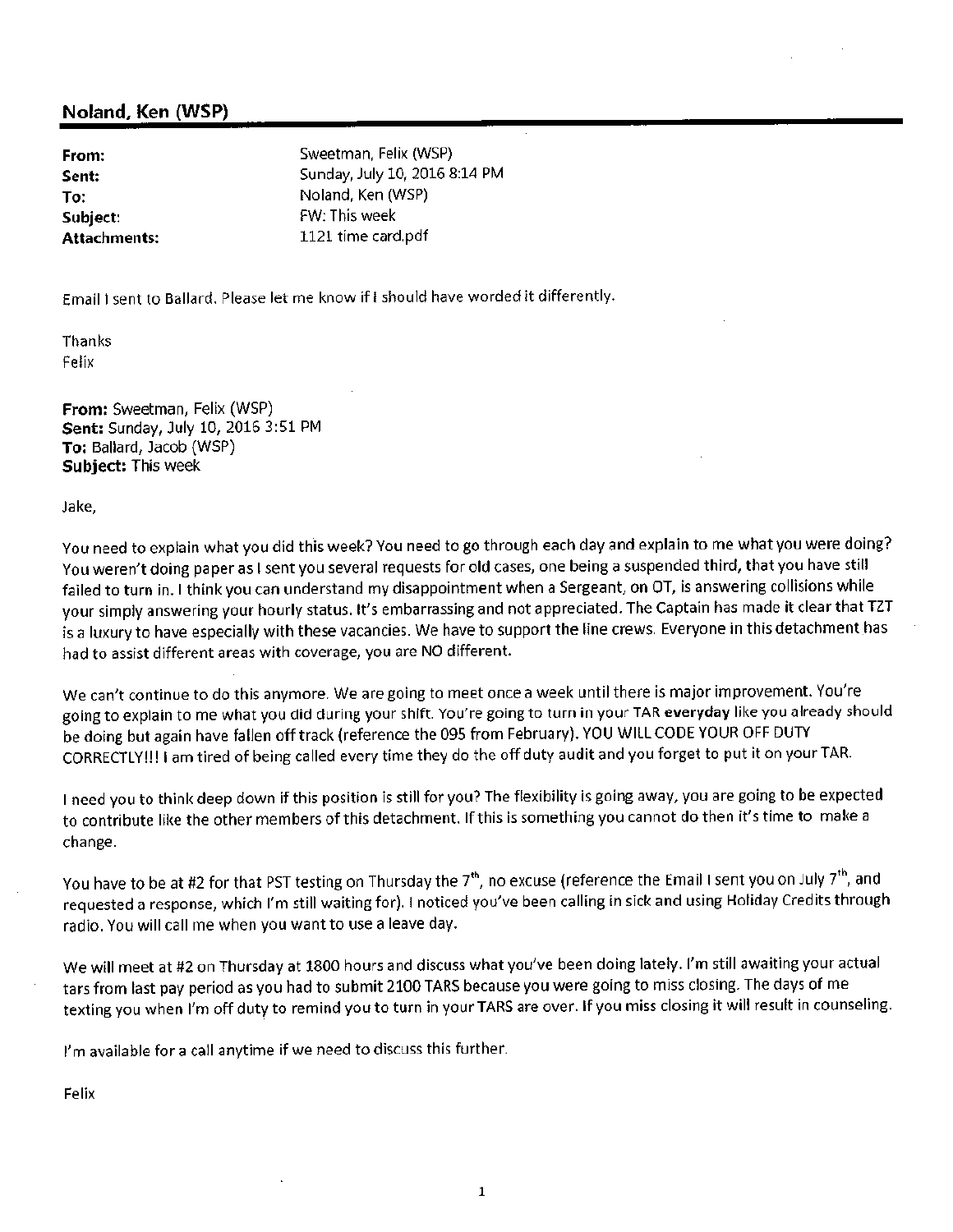### Office of Professional Standards (OPS) Case Number: 16-0852

On 08/04/2016 the department received additional information expanding the alleged (month/day/year)

misconduct in OPS case number 16-0852, regarding Trooper Jacob Ballard #1121 (Employee Rank/Name/Badge #)

The scope of the investigation will be expanded to include the following.

(Complete all sections below that apply)

Expanded date(s): April 2016-July 2016

Expanded location(s): King County

Expanded summary of allegation(s):

It is alleged Trooper Jocob Ballard failed to perform his duties and conform to work standards as a TZT Trooper during the months of April through July 2016 and it is further alleged Ballard had failed to log into PMDC at the beginning of each shift. Additionally, it is alleged Ballard had not uploaded Coban videos or turned in his Coban hard drive as required and it is alleged Ballard was not activating his Coban system as required. It is further alleged Ballard did not fill out his TARs properly and did not comply with established requirements associated with off-duty employment.

It is alleged Ballard did not properly investigate or take appropriate enforcement action during traffic stops. It is alleged Ballard was outside his assigned patrol area during duty hours without approval.

Additionally it is alleged Ballard did not notify communications of his traffic stops before initiating the stop. It is alleged Ballard did not transmit electronic Notice of Infractions and Notice of Criminal Citations as required

Expanded regulation(s) Regulation Manual Year: 2016 List all appropriate complete regulation(s): 8.00.030 Employee Conduct (J) Neglect of Duty 8.00.110 (A) Unsatisfactory Performance 8.00.280 WSP Officer and Cadet Off-Duty Employment Regulations 15.00.030 Communications Procedures (B) Officer Responsibilities 15.02.040 Mobile Computer Aided Dispatch Operation 18.00.150 Mobile/In-Car Video System 19.02.030 Distribution of Notice of Infraction (NOI) and Notice of Criminal Citaition (NOCC) 22.00.010 Reporting and Distribution

Appointing

Commander

**EMPLOYEE INITIAL** 

3000-371-017 (R 9/14)

DATE  $35/16$ 

**WITNESS INITIAL**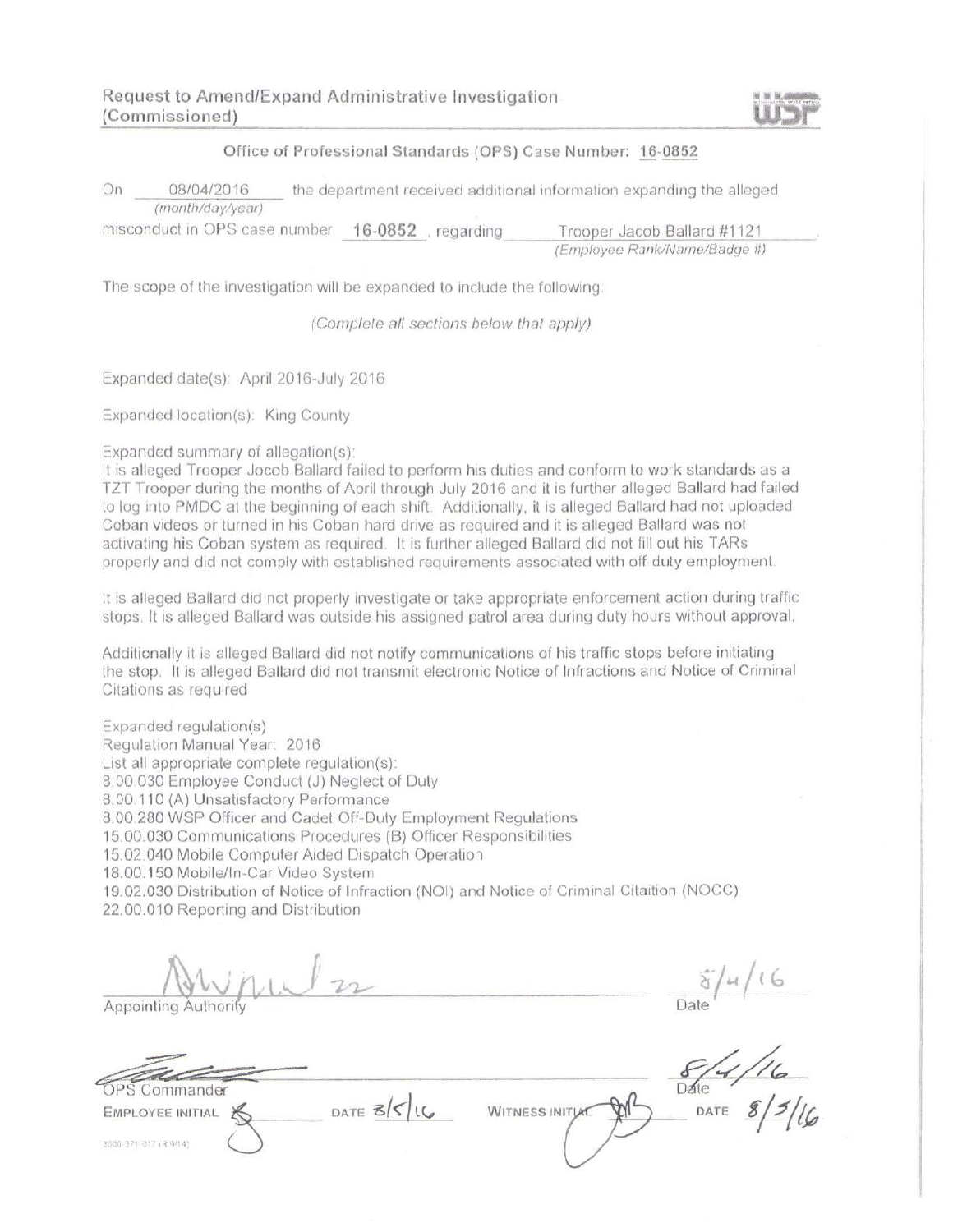| Category:        | This complaint will:       | $\times$ remain categorized<br>be recategorized |          |                                                                                     |
|------------------|----------------------------|-------------------------------------------------|----------|-------------------------------------------------------------------------------------|
|                  | as a:                      | $\times$ Major                                  | Moderate | Minor                                                                               |
|                  |                            |                                                 |          | in compliance with the Disciplinary Matrix within the Guidance (copy not enclosed). |
| Revised Due Date |                            | (month/day/year)                                |          |                                                                                     |
| NOTE:            | RECEIVED REMAIN IN EFFECT. |                                                 |          | ANY AND ALL DIRECTIVES CONTAINED IN THE ADVISING PAPERWORK YOU PREVIOUSLY           |

EMPLOYEE INITIAL 3000-371-017 (R 9/14)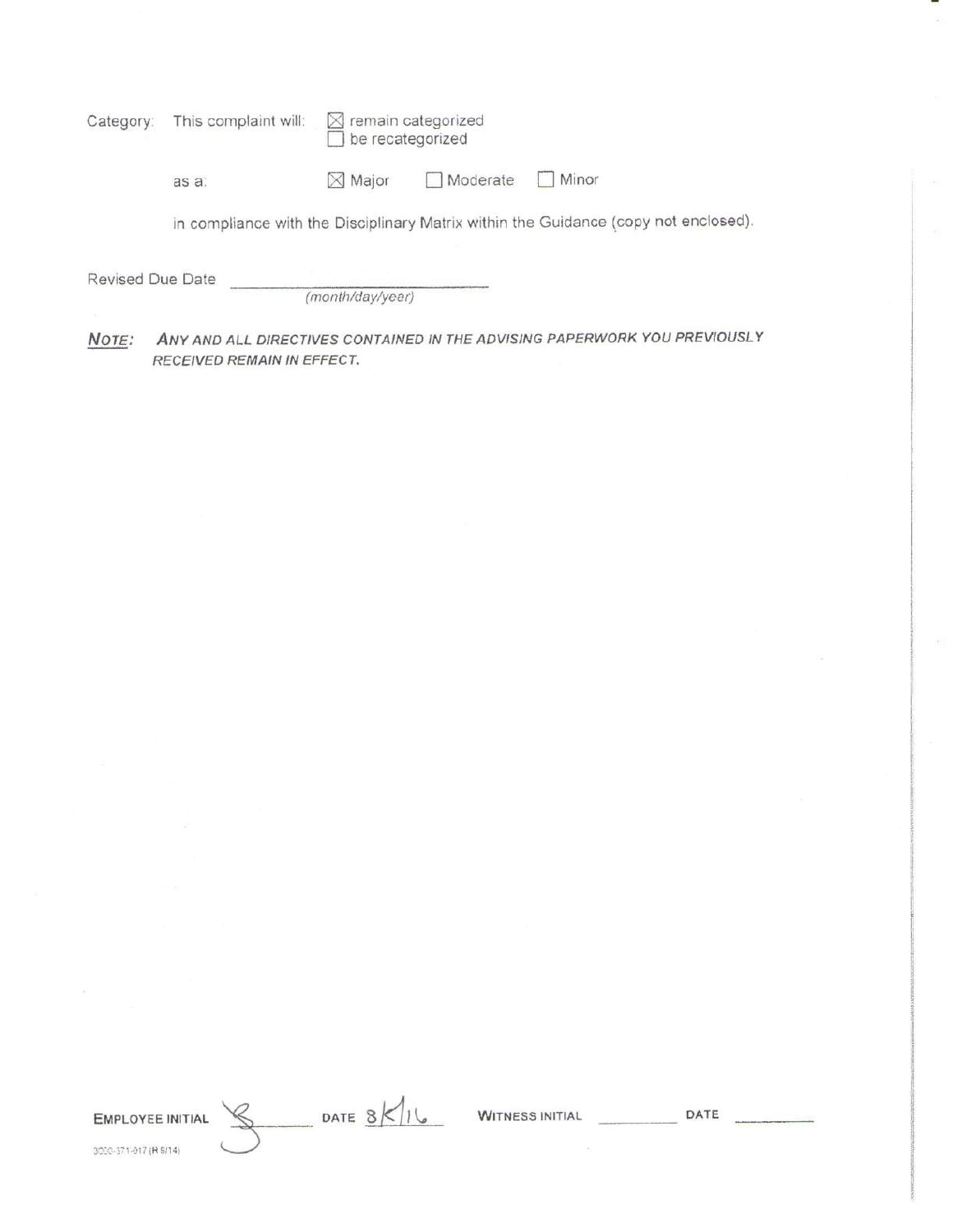

### OFFICE OF PROFESSIONAL STANDARDS **INTERNAL INCIDENT REPORT** (COMMISSIONED ONLY)

| OPS CASE NUMBER   |                                             |
|-------------------|---------------------------------------------|
| DUE TO OPS        | 45/60/90/120 DAYS ENDS<br>(DUE TO EMPLOYEE) |
| 4112016           | 11/16/2016                                  |
| MAGE TO EQUIPMENT |                                             |

 $\frac{8}{3}$  $\hat{\gamma}$ 

ł

f,

| ⊠<br>COMPLAINT<br>CHECK THOSE THAT APPLY:                                                                                                                                                                                                                                                                                                                                                                                                                                                                                                                                                                                                                                                    | <b>PURSUIT</b>                                                                                                      | LOSS / DAMAGE TO EQUIPMENT                                                                 |
|----------------------------------------------------------------------------------------------------------------------------------------------------------------------------------------------------------------------------------------------------------------------------------------------------------------------------------------------------------------------------------------------------------------------------------------------------------------------------------------------------------------------------------------------------------------------------------------------------------------------------------------------------------------------------------------------|---------------------------------------------------------------------------------------------------------------------|--------------------------------------------------------------------------------------------|
| FLEET COLLISION / INCIDENT                                                                                                                                                                                                                                                                                                                                                                                                                                                                                                                                                                                                                                                                   |                                                                                                                     | USE OF FORCE (Includes Unintentional Discharge)                                            |
| E-mail this completed form to opsadmin@wsp.wa.gov per AlM Chapter 1, subsection G (Processing the Internal Incident Report)                                                                                                                                                                                                                                                                                                                                                                                                                                                                                                                                                                  |                                                                                                                     |                                                                                            |
| RECEIVED BY (RANK/TITLE/BADGE NO.)                                                                                                                                                                                                                                                                                                                                                                                                                                                                                                                                                                                                                                                           | DATE / TIME RECEIVED<br><b>LOCATION RECEIVED</b>                                                                    | BY <b>I</b> PERSON <b>I</b> E-MAIL/MAIL <b>I</b> PHONE                                     |
| Sergeant Felix Sweetman #220                                                                                                                                                                                                                                                                                                                                                                                                                                                                                                                                                                                                                                                                 | 7-11-16/1550<br>District 2                                                                                          |                                                                                            |
| NAME OF COMPLAINANT                                                                                                                                                                                                                                                                                                                                                                                                                                                                                                                                                                                                                                                                          |                                                                                                                     |                                                                                            |
| Sergeant Felix Sweetman #220<br><b>ADDRESS</b>                                                                                                                                                                                                                                                                                                                                                                                                                                                                                                                                                                                                                                               |                                                                                                                     |                                                                                            |
|                                                                                                                                                                                                                                                                                                                                                                                                                                                                                                                                                                                                                                                                                              |                                                                                                                     | PHONE NUMBER                                                                               |
| 2803 156 <sup>th</sup> Ave SE, Bellevue WA 98007                                                                                                                                                                                                                                                                                                                                                                                                                                                                                                                                                                                                                                             |                                                                                                                     | $(425)$ 401-7736                                                                           |
| RANK / TITLE / NAME OF ACCUSED EMPLOYEE AND BADGE NO.                                                                                                                                                                                                                                                                                                                                                                                                                                                                                                                                                                                                                                        | DIST / DET 8-DIGIT ORGANIZATIONAL CODE                                                                              | DATE(S) / LOCATION(S) OF INCIDENT(S)                                                       |
| Trooper Jacob Ballard #1121                                                                                                                                                                                                                                                                                                                                                                                                                                                                                                                                                                                                                                                                  | 02 / 09 BB028040                                                                                                    | <del>_1-7-9-16 -through-7-15-1</del> 6/ King County                                        |
|                                                                                                                                                                                                                                                                                                                                                                                                                                                                                                                                                                                                                                                                                              | SUMMARY OF ALLEGATION(S)                                                                                            | pang<br>4-7-10 throwgh 7-15-16                                                             |
| It is alleged Trooper Jacob Ballard failed to perform his duties and conform to work standards as a TZT Trooper during the months of<br>June and July 2016 and it is further alleged Ballard had falled to log into PMDC at the beginning of each shift. Additionally, it is alleged<br>Ballard had not uploaded Coban videos or turned in his Coban hard drive as required and it is alleged Ballard was not activating his<br>Coban system as required.<br>Fleet Collision/Incident Category:<br>Minor (No Injury / Possible Injury)<br>2016 WSP Regulation Manual 8.00.110(A) Unsatisfactory Performance<br>2016 WSP Regulation Manual 15.02.040 Mobile Computer Alded Dispatch Operation | Moderate (Minor Injury / Evident Injury)<br>LIST APPLICABLE REGULATION MANUAL YEAR(S) AND APPROPRIATE REGULATION(S) | CEI estimate (WSPLA only - See AIM Chapter 2, page 4)<br>Major (Serious Injury / Fatality) |
| 2016 WSP Regulation Manual 18.00.150 Mobile/In-Car Video System                                                                                                                                                                                                                                                                                                                                                                                                                                                                                                                                                                                                                              | WITNESS(ES)                                                                                                         |                                                                                            |
| <b>NAME</b>                                                                                                                                                                                                                                                                                                                                                                                                                                                                                                                                                                                                                                                                                  | <b>ADDRESS</b>                                                                                                      | PHONE NUMBER                                                                               |
| Sergeant Felix Sweetman                                                                                                                                                                                                                                                                                                                                                                                                                                                                                                                                                                                                                                                                      | 2803 156 <sup>th</sup> Ave SE, Bellevue WA 98007                                                                    | $(253)$ 878-8411                                                                           |
| <b>NAME</b>                                                                                                                                                                                                                                                                                                                                                                                                                                                                                                                                                                                                                                                                                  | <b>ADDRESS</b>                                                                                                      | PHONE NUMBER                                                                               |
|                                                                                                                                                                                                                                                                                                                                                                                                                                                                                                                                                                                                                                                                                              |                                                                                                                     |                                                                                            |
|                                                                                                                                                                                                                                                                                                                                                                                                                                                                                                                                                                                                                                                                                              |                                                                                                                     |                                                                                            |
| х<br>COMPLAINANTS SIGNATURE (if applicable)                                                                                                                                                                                                                                                                                                                                                                                                                                                                                                                                                                                                                                                  |                                                                                                                     | DATE                                                                                       |
|                                                                                                                                                                                                                                                                                                                                                                                                                                                                                                                                                                                                                                                                                              |                                                                                                                     |                                                                                            |
| FOR DISTRICT/DIVISION USE ONLY                                                                                                                                                                                                                                                                                                                                                                                                                                                                                                                                                                                                                                                               | <b>COMMANDER'S REVIEW</b>                                                                                           |                                                                                            |
| Preliminary Requested<br>Date                                                                                                                                                                                                                                                                                                                                                                                                                                                                                                                                                                                                                                                                | Signature                                                                                                           |                                                                                            |
| <b>Complaint Rejected</b><br>Date                                                                                                                                                                                                                                                                                                                                                                                                                                                                                                                                                                                                                                                            | Signature                                                                                                           |                                                                                            |
| DISTRICT / DIVISION COMMANDER'S COMMENTS                                                                                                                                                                                                                                                                                                                                                                                                                                                                                                                                                                                                                                                     |                                                                                                                     |                                                                                            |
|                                                                                                                                                                                                                                                                                                                                                                                                                                                                                                                                                                                                                                                                                              |                                                                                                                     |                                                                                            |
|                                                                                                                                                                                                                                                                                                                                                                                                                                                                                                                                                                                                                                                                                              |                                                                                                                     |                                                                                            |
| х<br>/S/Geoffrey M. Jacobson<br>DISTRICT / DIVISION COMMANDER'S SIGNATURE                                                                                                                                                                                                                                                                                                                                                                                                                                                                                                                                                                                                                    | Acting Captain #73<br>Geoffrey M. Jacobson<br>RANK/TITLE/BADGE NO.<br><b>PRINT NAME</b>                             | 7/19/2016<br>DATE                                                                          |
| <b>FOR OPS USE ONLY</b>                                                                                                                                                                                                                                                                                                                                                                                                                                                                                                                                                                                                                                                                      | <b>EMPLOYEE HISTORY:</b>                                                                                            | <b>ATTACHED</b><br><b>X</b> NONE                                                           |
| PRELIMINARY INVESTIGATION; ASSIGNED TO: INTERNAL AFFAIRS                                                                                                                                                                                                                                                                                                                                                                                                                                                                                                                                                                                                                                     | DISTRICT/DIVISION<br>ΙI                                                                                             | PRELIMINARY DUE:                                                                           |
| Criminal Hold<br>Date                                                                                                                                                                                                                                                                                                                                                                                                                                                                                                                                                                                                                                                                        | Signature                                                                                                           |                                                                                            |
| Administrative Hold<br>Date                                                                                                                                                                                                                                                                                                                                                                                                                                                                                                                                                                                                                                                                  | Signature                                                                                                           |                                                                                            |
| COMPLAINT CATEGORY:<br><b>MAJOR</b><br><b>MODERATE</b>                                                                                                                                                                                                                                                                                                                                                                                                                                                                                                                                                                                                                                       | <b>MINOR</b><br>OFFENSE NO.:                                                                                        | $\cancel{F}$ FIRST<br><b>SECOND</b><br><b>THIRD</b>                                        |
|                                                                                                                                                                                                                                                                                                                                                                                                                                                                                                                                                                                                                                                                                              |                                                                                                                     |                                                                                            |
| <b>INVESTIGATIVE RESPONSIBILITY:</b><br><b>OPS COMMANDER'S COMMENTS</b>                                                                                                                                                                                                                                                                                                                                                                                                                                                                                                                                                                                                                      | <b>INTERNAL AFFAIRS</b><br><b>DISTRICT / DIVISION</b>                                                               |                                                                                            |
|                                                                                                                                                                                                                                                                                                                                                                                                                                                                                                                                                                                                                                                                                              |                                                                                                                     |                                                                                            |
|                                                                                                                                                                                                                                                                                                                                                                                                                                                                                                                                                                                                                                                                                              |                                                                                                                     |                                                                                            |
|                                                                                                                                                                                                                                                                                                                                                                                                                                                                                                                                                                                                                                                                                              |                                                                                                                     |                                                                                            |
| OPS COMMANDER'S SIGNATURE                                                                                                                                                                                                                                                                                                                                                                                                                                                                                                                                                                                                                                                                    | RANKTITLE/BADGE NO.<br>PRINT NAME                                                                                   | OATE                                                                                       |
| ENPLOYEE INITIAL                                                                                                                                                                                                                                                                                                                                                                                                                                                                                                                                                                                                                                                                             | NÉSS INITIAL                                                                                                        |                                                                                            |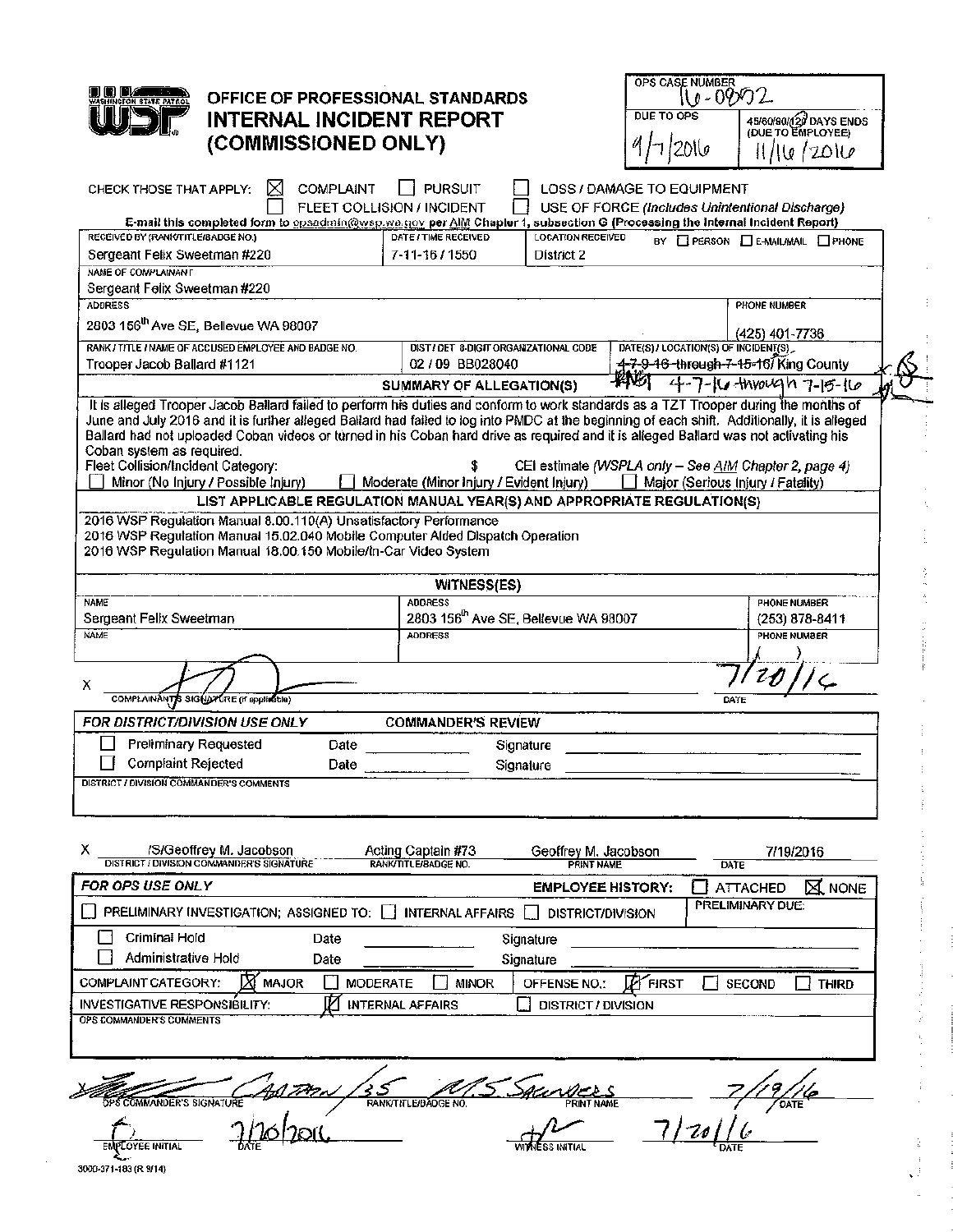### **ADMINISTRATIVE INVESTIGATION ADVANCE NOTICE FORM** (COMMISSIONED ONLY)



| Trooper Jacob Ballard, #1121 |  |  |
|------------------------------|--|--|
|                              |  |  |

EMPLOYEE FULL NAME, RANK/TITLE, and BADGE NO. (If applicable)

OPS CASE NO. 2016-08526

I have read, understand, and have been provided a copy of the Employee Rights (WSP form 3000-371-012 and Regulation 7.00.010) and Regulation 7.00.020, Investigations and Questioning, of the Washington State Patrol

I have been informed of the nature of the investigation and provided with information apprising me of the allegations contained in the complaint.

| <b>ALLEGATION(S)</b>                                                                           |  |
|------------------------------------------------------------------------------------------------|--|
| Violation(s) of the following WSP policies and regulations in effect in (appropriate year[s]): |  |
| 2016 Washington State Patrol Manual: 8.00.110 (A) Unsatisfactory Performance                   |  |
| 15.02.040 Mobile Computer Aided Dispatch Operations                                            |  |
| 18.00.150 Moblie/In-Car Video System                                                           |  |

I have been advised of my status as the accused. I am fully aware that if this investigation finds I have violated State Patrol rules or regulations. I may be subject to disciplinary action.

The questions asked during the investigation will be specifically, directly, and narrowly related to the performance of my duties within the scope of my employment. At no time during the course of this investigation will I be directed or required to give up my Fifth Amendment Constitutional right against self-incrimination. Any information gained from me as a result of my answers to the questions cannot be used against me in any criminal proceedings. If I should refuse to answer any questions regarding the above-stated subject matter, I will be in violation of Regulation 8.00.120. Insubordination, (B) Requirement to Obey Orders. A refusal to answer questions could result in termination of employment. You are reminded that during this investigation, you will be expected to comply with Regulation 12.00.020 Complaints; II. Pollcy (G) Interference with Discipline.

Effective immediately, you are directed by the Chief of the Washington State Patrol to have no communication regarding this matter, either on-duty or off-duty, with any person who is a potential witness or may be materially involved with the administrative investigation.

This directive means you are prohibited from communicating to these individuals about this matter by any means to include: fax, telephone, mail, electronic messaging, in-person, person to person relay or any other form of communication.

Failure to comply with this directive shall be considered a violation of regulations 8.00.120 Insubordination and 12.00.020 Complaints; II. Policy (G) Interference with Discipline, and may result in discipline up to and including termination. You are not prohibited from discussing this matter with your union representative and/or legal advisor.

This directive will remain in effect until either the adjudication or conclusion of the administrative investigation. Note: Adjudication or conclusion of the case is when either the employee has been advised in writing by the appointing authority of a non-adverse finding, contemplated proven finding, or a settlement agreement has been reached. If a settlement agreement is reached, the directive will no longer be in effect on the date of the last signature of the settlement agreement.

| PERSON IN CHARGE OF THIS INVESTIGATION                                               | <b>INTERVIEWERS</b>                                                                                                  |
|--------------------------------------------------------------------------------------|----------------------------------------------------------------------------------------------------------------------|
| OPS Sergeant Kelly Gregerson                                                         |                                                                                                                      |
| OTHER PERSONS PRESENT                                                                |                                                                                                                      |
|                                                                                      | I H <u>AVE RE<del>AD AND UNDER</del>STAND T</u> HE ABOVE AND SIGN THIS FORM FREELY, WITHOUT ANY THREATS OR PROMISES. |
|                                                                                      | 712012016                                                                                                            |
| <b>SIGNATURE</b>                                                                     | DATE                                                                                                                 |
| 220                                                                                  | 7/ le-j<br>$\epsilon$                                                                                                |
| <b>WITNESS</b>                                                                       | DATE                                                                                                                 |
| INVESTIGATION.                                                                       | I UNDERSTAND I MAY REQUEST UP TO FIVE DAYS TO CONSULT WITH AN ATTORNEY AND/OR PREPARE TO PARTICIPATE IN THE          |
| Jam willing to waive my <b>El five days and answer questions at this time.</b>       |                                                                                                                      |
|                                                                                      |                                                                                                                      |
| COMATURE                                                                             | <b>DATE</b>                                                                                                          |
| elect to exercise the $\boxed{\mathbf{X}}$ five days to prepare to answer questions. |                                                                                                                      |
|                                                                                      |                                                                                                                      |
| SIGNATURE                                                                            | DATE                                                                                                                 |

### NOTE: THIS FORM MAY BE HANDWRITTEN OR TYPEWRITTEN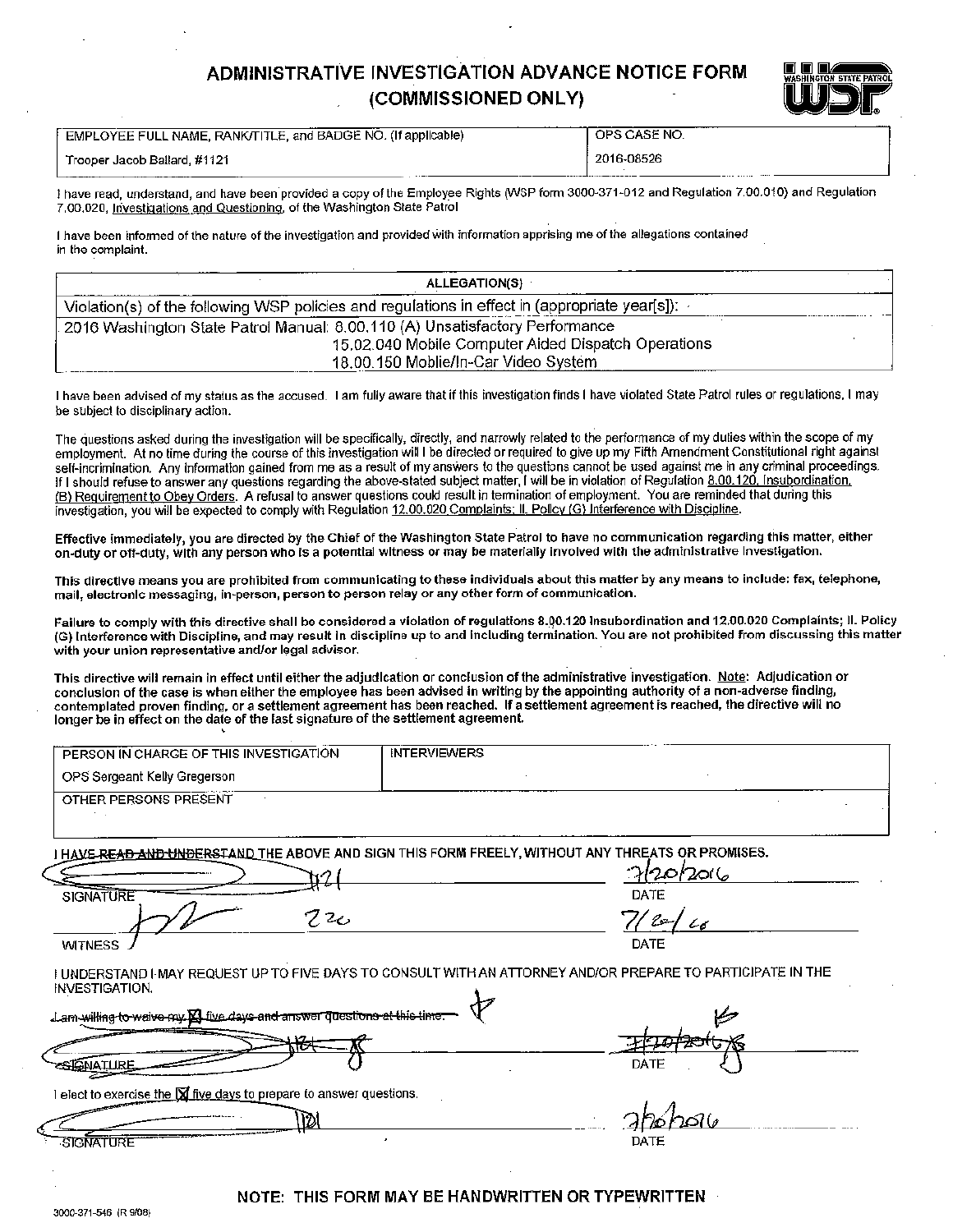#### Office of Professional Standards (OPS) Case Number: 16-0852

On. 07/25/2016 the department received additional information expanding the alleged (month/dav/vear)

misconduct in OPS case number 16-0852, regarding Trooper Jacob Ballard #1121 (Employee Rank/Name/Badge #)

The scope of the investigation will be expanded to include the following:

(Complete all sections below that apply)

Expanded date(s): April 2016 to July 2016.

Expanded location(s): King County

Expanded summary of allegation(s):

It is alleged Trooper Jacob Ballard failed to perform his duties and conform to work standards as a TZT Trooper during the months of April through July 2016 and it is further alleged Ballard had failed to log into PMDC at the beginning of each shift. Additionally, it is alleged Ballard had not uploaded Coban videos or turned in his Coban hard drive as required and it is alleged Ballard was not activating his Coban system as required. It is further alleged Ballard did not fill out his TARs properly and did not comply with established requirements associated with off-duty employment.

Expanded requiation(s) Regulation Manual Year: 2016 List all appropriate complete regulation(s); 8.00.110 (A) Unsatisfactory Performance 8.00.280 WSP Officer and Cadet Off-Duty Employment Regulations 15.02.040 Mobile Computer Aided Dispatch Operation 18.00.150 Mobile/In-Car Video System 22.00.010 Reporting and Distribution

Appointing Author

 $\frac{7}{25}$ //25//6

OPS Commander

Category;

| This complaint will: 45 |   |
|-------------------------|---|
|                         | Г |

as a:

**X** Major

**T1** Moderate  $\Box$  Minor

in compliance with the Disciplinary Matrix within the Guidance (copy not enclosed).

| <b>EMPLOYEE INITIAL</b> | л. | DATE $2/2 + 16$ | <b>WITNESS INITIAL</b> | DATE $7/27/6$ |
|-------------------------|----|-----------------|------------------------|---------------|
| 3000-371-017 (R 3/14)   |    |                 |                        |               |

remain categorized be recategorized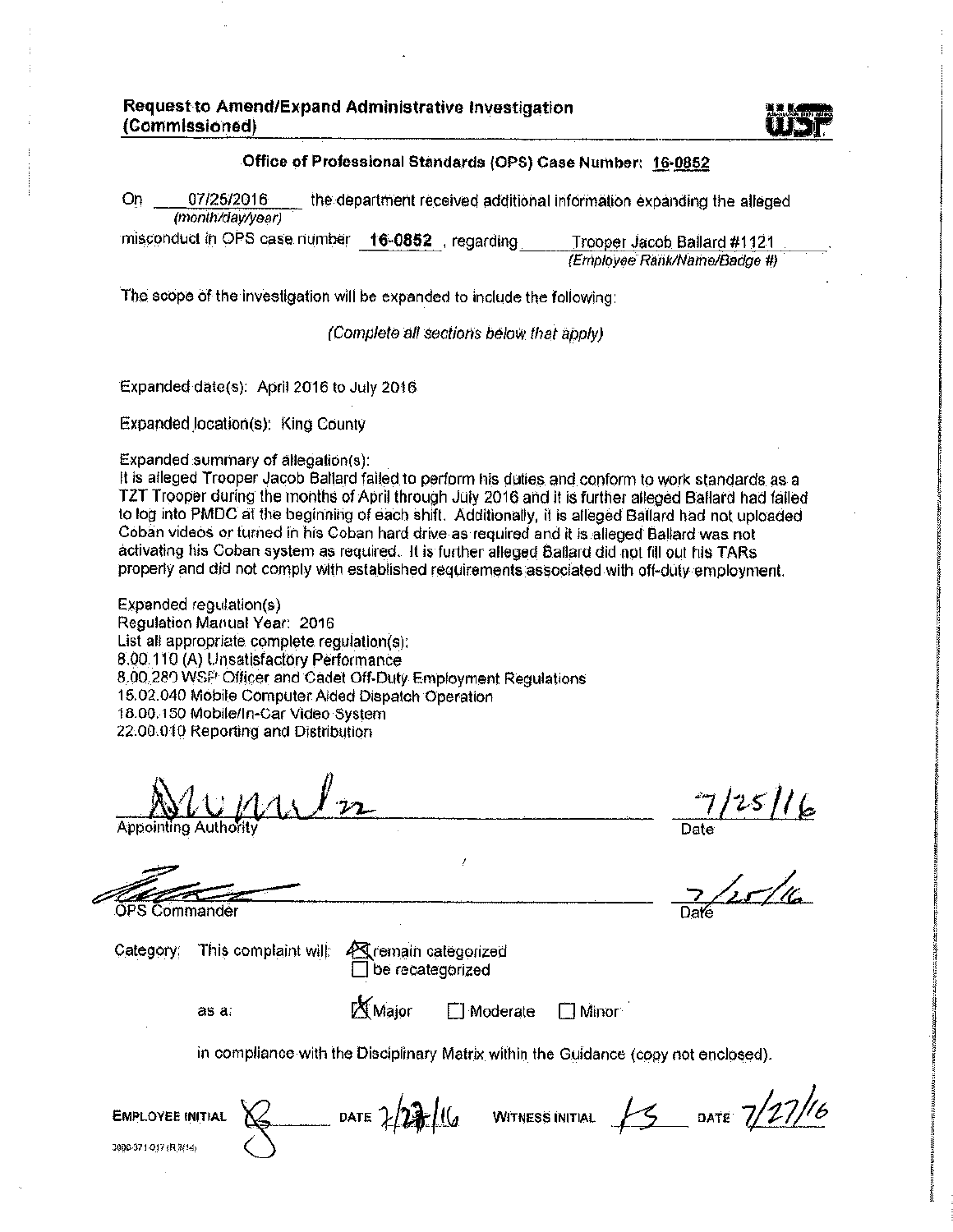Revised Due Date

(month/day/year)

#### Note: ANY AND ALL DIRECTIVES CONTAINED IN THE ADVISING PAPERWORK YOU PREVIOUSLY **RECEIVED REMAIN IN EFFECT.**

 $\frac{1}{2}$  date  $\frac{1}{2}$ **EMPLOYEE INITIAL**  $\mathbb{X}$ 3006-371-017 (R 9/14)

WITNESS INITIAL /S DATE 7/27/6

 $\bar{z}$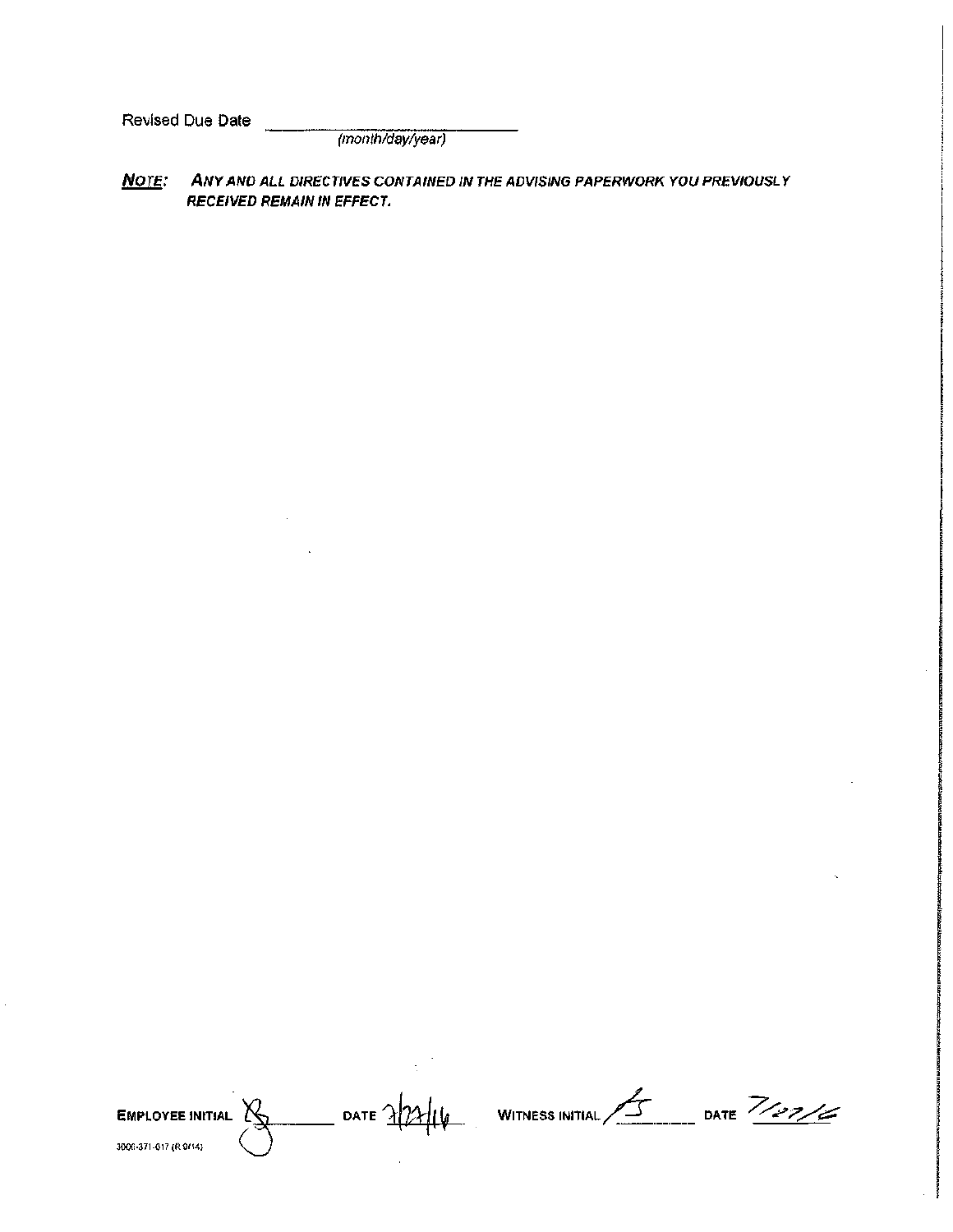From: Sent: To: Subject: Sweetman, Felix (WSP) Saturday, July 23, 2016 4:38 PM Ballard, Jacob (WSP) 16-017369

Hey Jake,

Can you get this one turned in tonight please?

**Thanks** Felix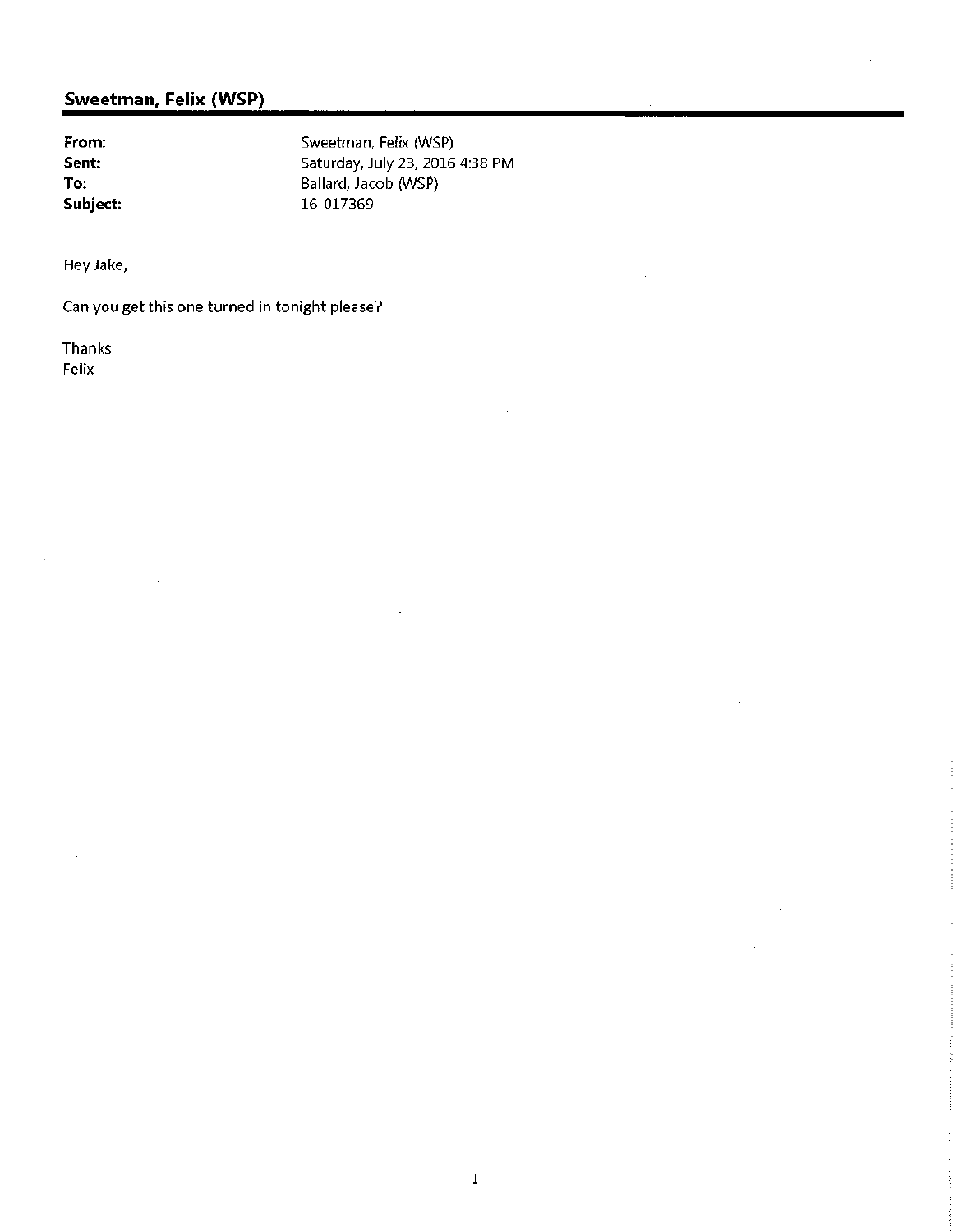| From:               | Sweetman, Felix (WSP)               |
|---------------------|-------------------------------------|
| Sent:               | Sunday, July 17, 2016 11:02 PM      |
| To:                 | Ballard, Jacob (WSP)                |
| Subject:            | FW: Message from "D2HQRICOHMPC4503" |
| <b>Attachments:</b> | 20160120220350146.pdf               |
|                     |                                     |

Importance:

High

STILL HAVEN'T RECEIVED THESE. BEEN LIKE 4 MONTHS JAKE. ------Original Message-----From: Sweetman, Felix (WSP) Sent: Friday, March 11, 2016 7:25 PM To: Ballard, Jacob (WSP) Subject: FW: Message from "D2HQRICOHMPC4503" Importance: High

Review sign return. -----Original Message-----From: Sweetman, Felix (WSP) Sent: Wednesday, January 20, 2016 9:53 PM To: Ballard, Jacob (WSP) Subject: FW: Message from "D2HQRICOHMPC4503" Importance: High

These have been sitting in your box upstairs for a few weeks. Go through them and sign . Scan and return ASAP! ----- Original Message-----From: DO-NOT-REPLY-D2HQRICOHMPC4503@wsp.wa.gov [mailto:DO-NOT-REPLY-D2HQRICOHMPC4503@wsp.wa.gov] Sent: Wednesday, January 20, 2016 10:04 PM To: Sweetman, Felix (WSP) Subject: Message from "D2HQRICOHMPC4503"

This E-mail was sent from "D2HQRICOHMPC4503" (MP C4503).

Scan Date: 01.20.2016 22:03:50 (-0800) Queries to: DO-NOT-REPLY-D2HQRICOHMPC4503@wsp.wa.gov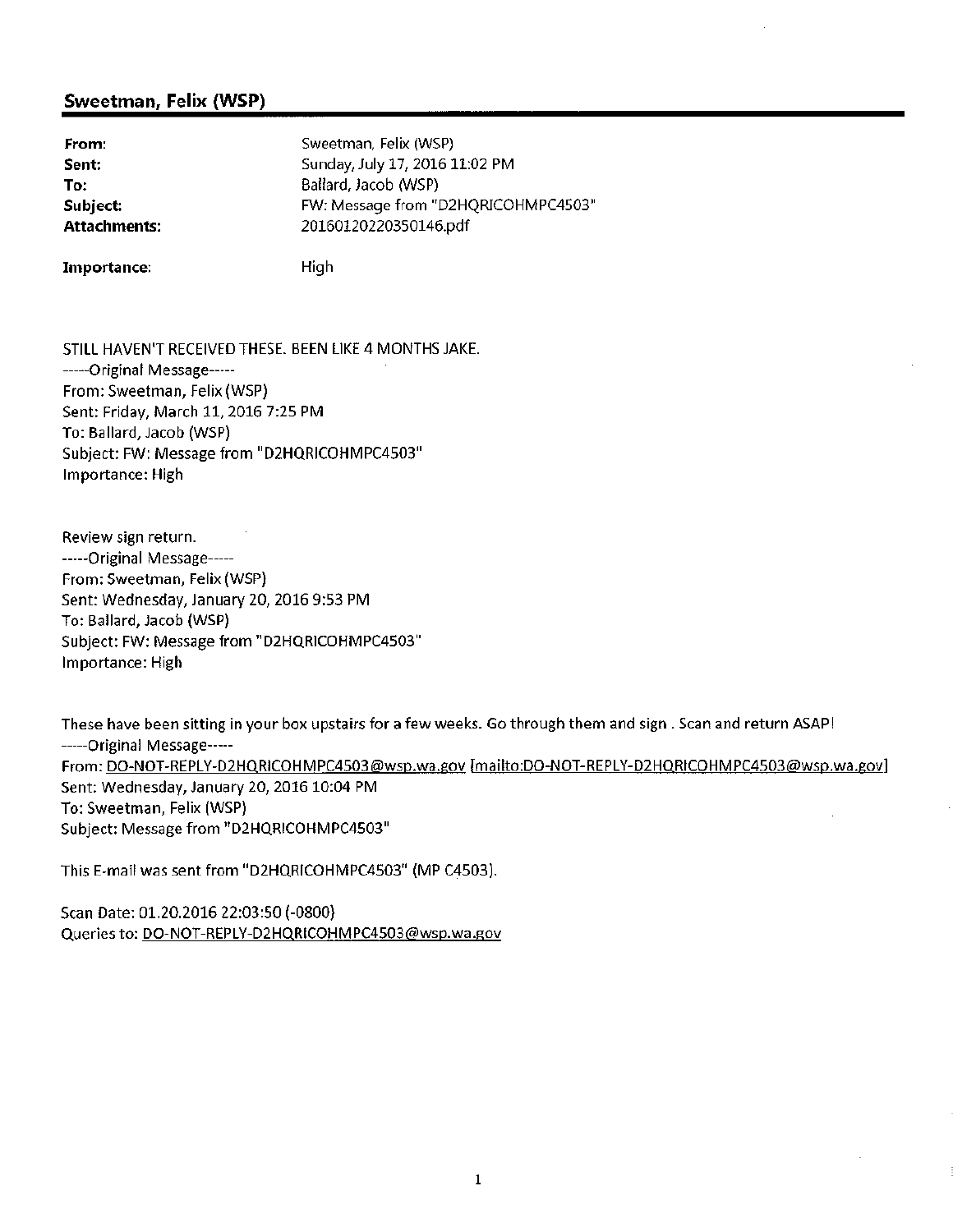| From:                  | Sweetman, Felix (WSP)         |
|------------------------|-------------------------------|
| Sent:                  | Sunday, July 17, 2016 8:48 PM |
| To:                    | Ballard, Jacob (WSP)          |
| Subject:               | Cases                         |
| Importance:            | High                          |
| <b>Follow Up Flag:</b> | Follow up                     |
| <b>Flag Status:</b>    | Flagged                       |

 $\mathcal{L}$ 

 $\mathbf 1$ 

 $\cdot$ 

 $\bar{z}$ 

Jake,

Need these turned in or give me an update.

16-017951 16-017480 16-017369 16-016638 16-015845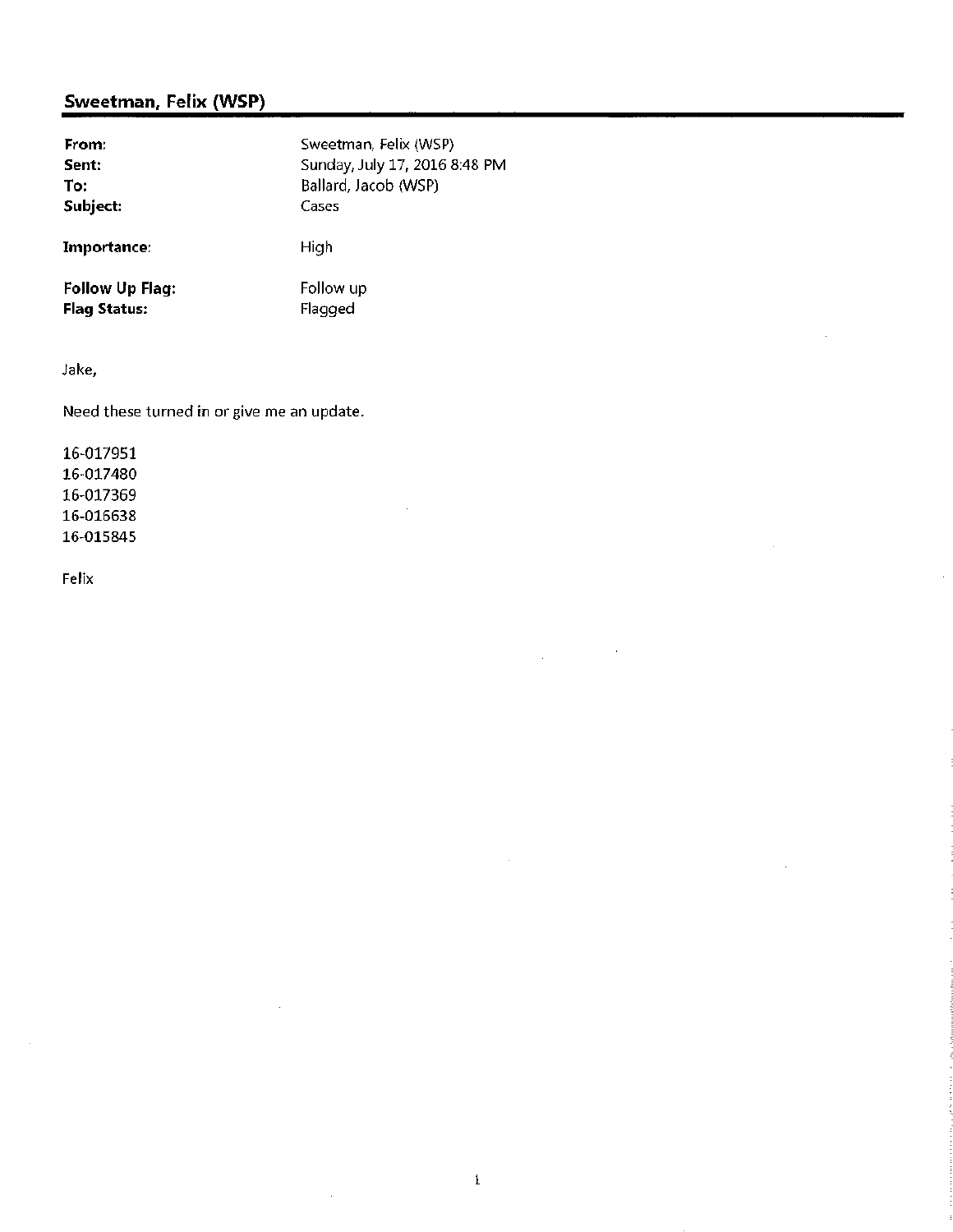| From:               | Sweetman, Felix (WSP)                |
|---------------------|--------------------------------------|
| Sent:               | Saturday, July 16, 2016 12:35 PM     |
| To:                 | Ballard, Jacob (WSP)                 |
| Subject:            | 1st half of 2016                     |
| <b>Attachments:</b> | tzt 2016 1st half summary report.pdf |
|                     |                                      |

Importance:

High

Attached is the summary report for the 1<sup>st</sup> half of 2016. The District goal is 1.5 for TZT, as you can see you are well above that. You need to start making more of an effort towards contributing to this detachment, if you can't do that then we need to have a serious discussion about your future in TZT.

If going back to a line crew has crossed your mind please let me know and we can try to make it happen. You're asked to do one thing here, so do it.